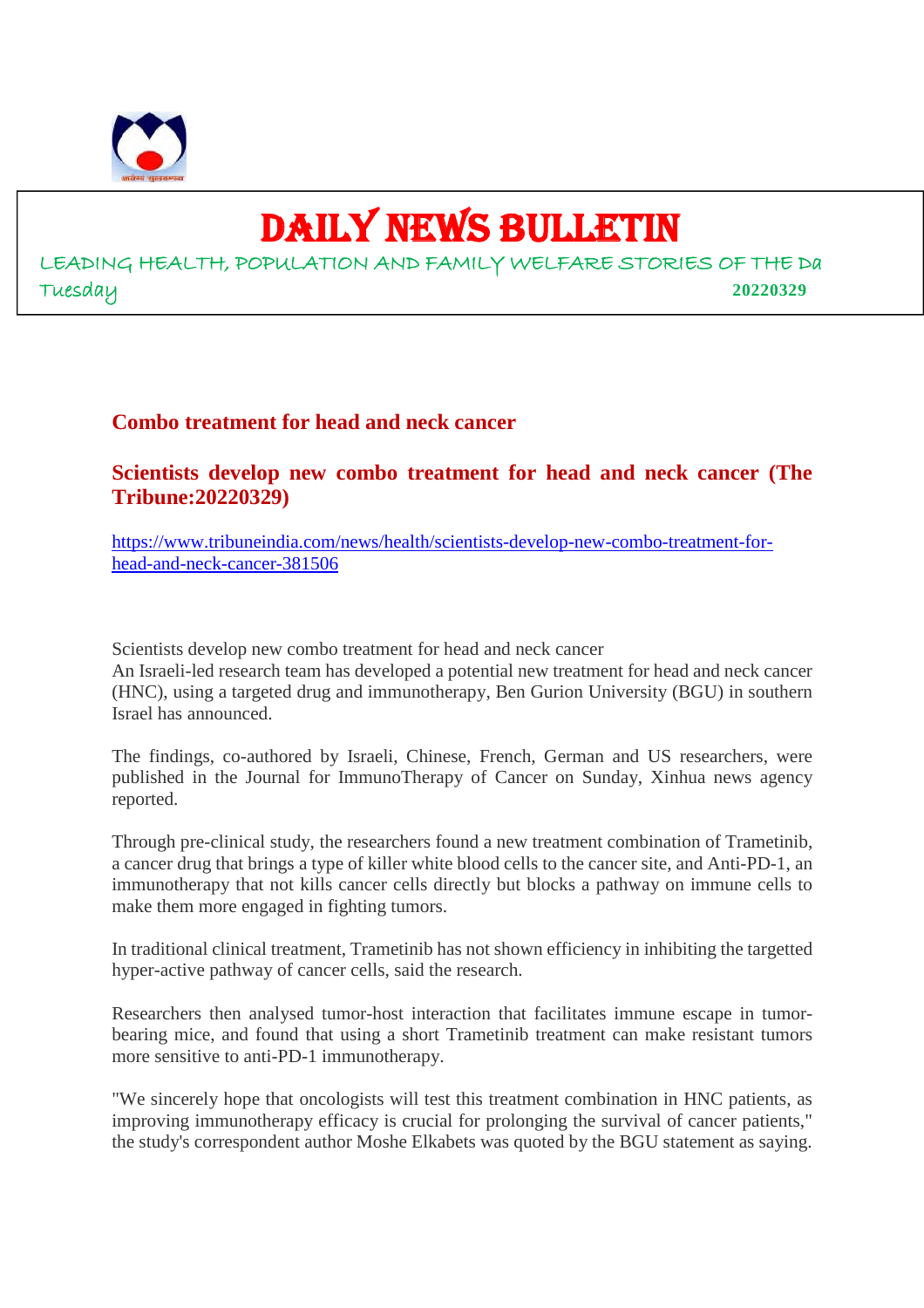## **Oral cancer**

# **Oral cancer patients with less circulating tumour cells live longer than those with more As many as 500 patients analysed during the four-year long study (The Tribune:20220329)**

https://www.tribuneindia.com/news/health/oral-cancer-patients-with-less-circulating-tumourcells-live-longer-than-those-with-more-381216

Oral cancer patients with less circulating tumour cells live longer than those with more Photo for representational purpose only. Thinkstock

A study conducted by a team of Indian researchers has found that oral cancer patients having a lesser number of circulating tumour cells (CTCs) in blood live longer than patients with a greater number of such cells.

The four-year long study, among the largest clinical trials in head and neck cancers in which 500 patients were analysed, was led by Dr Pankaj Chaturvedi of Tata Memorial Hospital, Mumbai, Dr Jayant Khandare and a team of Pune-based Actorius OncoDiscover Technology.

"Altogether 152 oral cancer patients were analysed and 1.5 ml blood per patient was monitored for the presence of CTCs," Khandare told PTI.

"The study showed that patients with over 20 CTCs per 1.5 ml blood are more likely to have an advanced-stage disease and nodal metastasis (cancer cells breaking away from where they first formed), while patients with less than 12 CTCs per 1.5 ml blood survive for a longer period," he said.

The study was published in the international peer-reviewed Journal Triple OOO recently, he added.

As per the national cancer registry, there are about 14 lakh cancer patients in India and about nine per cent of these (1.2 lakh) are in Maharashtra, Khandare said.

Cancer cases and deaths in Maharashtra have increased by 11,306 and 5,727, respectively in last three years, a collective increase of around eight per cent, he added.

The OncoDiscover test, funded by the government through Biotech Ignition Grant and Small Business Industry Research Initiative of the Department of Biotechnology, is the sole CTC test approved by Drugs Controller General of India as per the Medical Device Rules 2017, he said.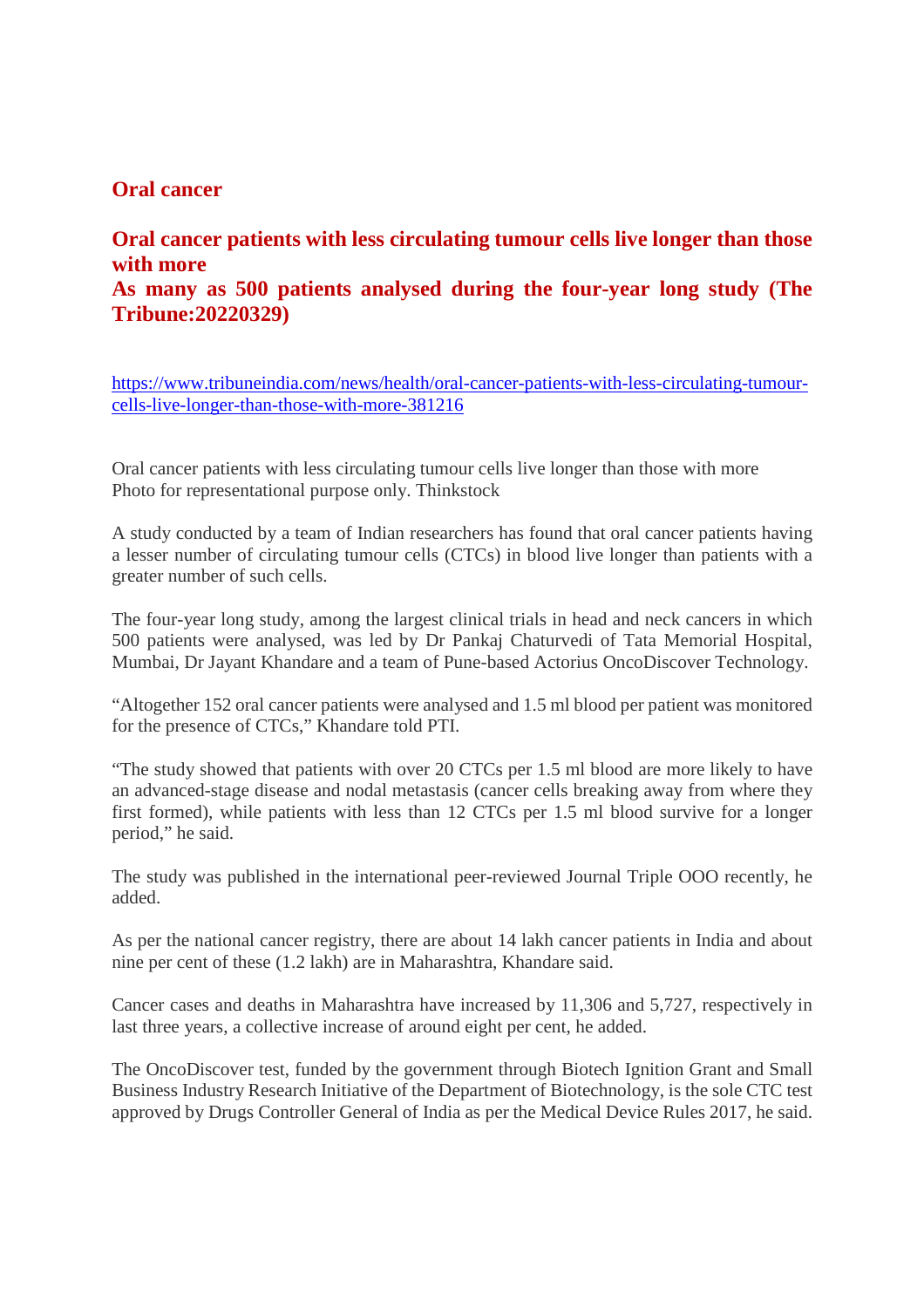The test is used to detect CTCs for diagnosis of cancers like those of head and neck, breast, lung, colon and rectal, Khandare said. "Maharashtra Health Minister Rajesh Tope has evinced an interest in our work and will be visiting our Pune facility soon," he added.

# **TB cases in South-East Asia:**

# **Annual investment of USD 3 billion needed to avert 45 lakh new TB cases in South-East Asia: WHO (The Tribune:20220329)**

For the first time in over a decade, the number of TB deaths increased globally in 2020

https://www.tribuneindia.com/news/health/annual-investment-of-usd-3-billion-needed-toavert-45-lakh-new-tb-cases-in-south-east-asia-who-380088

Annual investment of USD 3 billion needed to avert 45 lakh new TB cases in South-East Asia: W<sub>H</sub>O

On World Tuberculosis Day, the WHO highlighted the urgent need for national, international and global stakeholders to invest at least USD 3 billion annually in the South-East Asia region to avert nearly 45 lakh new TB cases and prevent more than 15 lakh deaths due to the disease by 2025.

For the first time in over a decade, the number of TB deaths increased globally in 2020. In the South-East Asia region, it went up by nearly 10 per cent to more than seven lakh, with the COVID-19 pandemic reversing the progress achieved over the years in providing essential tuberculosis (TB) services and putting at risk the efforts to end TB, said Dr Poonam Khetrapal Singh, Regional Director, WHO, South-East Asia.

"Our momentum to end TB must not be halted. Finding increased investments and innovative financing mechanisms in ending TB will not only avert new TB cases and deaths but also avoid more than 31 million (3.1 crore) disability-adjusted life years in the region between now and 2025," Singh said in a statement.

The World Health Organization (WHO) continues to accelerate efforts to end TB in all the countries in the region, in line with its flagship priorities, the global End TB Strategy, the UN Political Declaration on the Fight Against TB and Sustainable Development Goal target 3.3.

Throughout the COVID-19 response, countries have made commendable efforts to maintain essential health services, including for TB. In 2020, India launched a "Jan Andolan" or a people's movement against the disease.

"Achieving the region's USD 3 billion annual investment target is especially important given the impact of the COVID-19 pandemic. In addition to the 10 per cent increase in TB mortality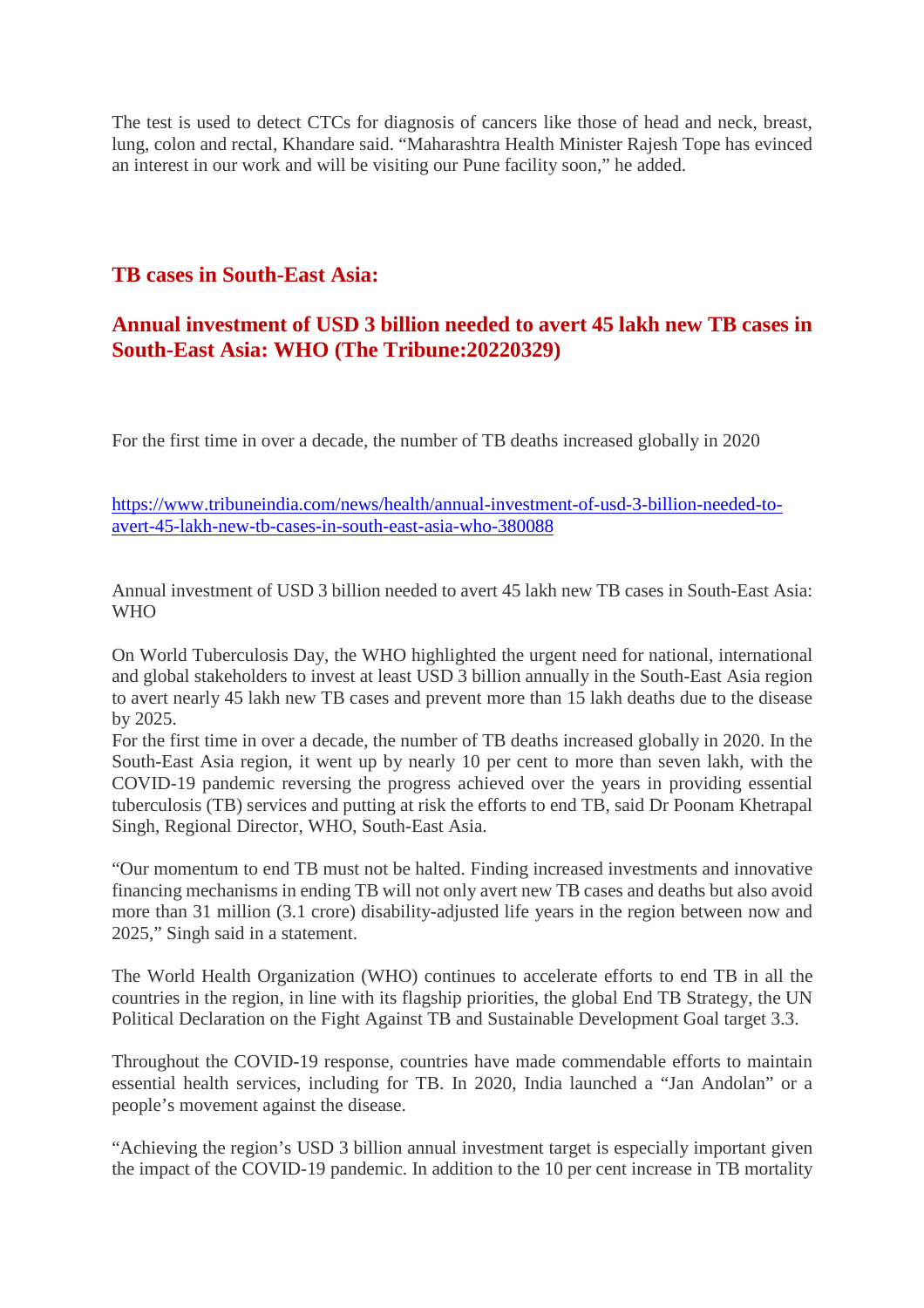in the region in 2020, case notification dropped from 3.6 million (36 lakh) to 2.6 million (26 lakh) -- the same level as in 2015.

"After five years of growth, the region suffered an economic contraction of -5.4 per cent, pushing tens of millions of people into extreme poverty and exacerbating the social determinants of health," Singh said.

In 2019, almost 23 per cent of the new TB cases in the South-East Asia region were attributable to undernutrition, which has since intensified among the poorest and most vulnerable, she added.

In all the countries in the region, the social and economic support for TB patients must be enhanced, they must be better integrated into social protection services and delineated into measures that are TB-specific, TB-inclusive and TB-sensitive, Singh said.

# **Costlier essential drugs**

## **10.7 per cent hike is too much of a burden (The Tribune:20220329)**

https://www.tribuneindia.com/news/editorials/costlier-essential-drugs-381581

Costlier essential drugs Photo for representational purpose only.

After fuel, cooking gas, edible oils and essential commodities, another price rise has been announced, and this would really hurt. With the National Pharmaceutical Pricing Authority's approval, the prices of nearly 800 drugs on the National List of Essential Medicines, which are used to treat the majority of common ailments, will go up by 10.7 per cent beginning April 1, the first day of the next fiscal. The relief to the pharmaceutical industry, which has been demanding a substantial increase citing rising costs of raw material imports mainly due to the pandemic, comes at the cost of the consumers, already battling the inflation. Price controls, or fixing the maximum retail price, are in place for scheduled drugs, which constitute 16 per cent of the 6,000 formulations available in the market. As the Wholesale Price Index is used as the base to revise prices of scheduled drugs, its sharp rise, the explanation being forwarded is, got reflected in the new prices.

Medicines are a basic necessity, not an avoidable indulgence. Ensuring reasonable pricing, thus, is the state's duty, even if it means cushioning and rationalising the impact of rising manufacturing costs. Though medical devices such as coronary stents and knee implants, too, have come under the ambit of price controls in recent years, indicating an agenda for ethical practices, a substantial hike in prices of essential medicines bought off the counter by a vast number of people is difficult to justify. It seems to follow the pattern of arbitrary rate-lists practised by large sections of the costlier-by-the-day private healthcare system. On the issue of unethical and corrupt practices of giving gifts and offering freebies to doctors by pharma companies for prescribing their medicines, the Supreme Court recently sought the Centre's response to a PIL asking for regulatory and penalty guidelines.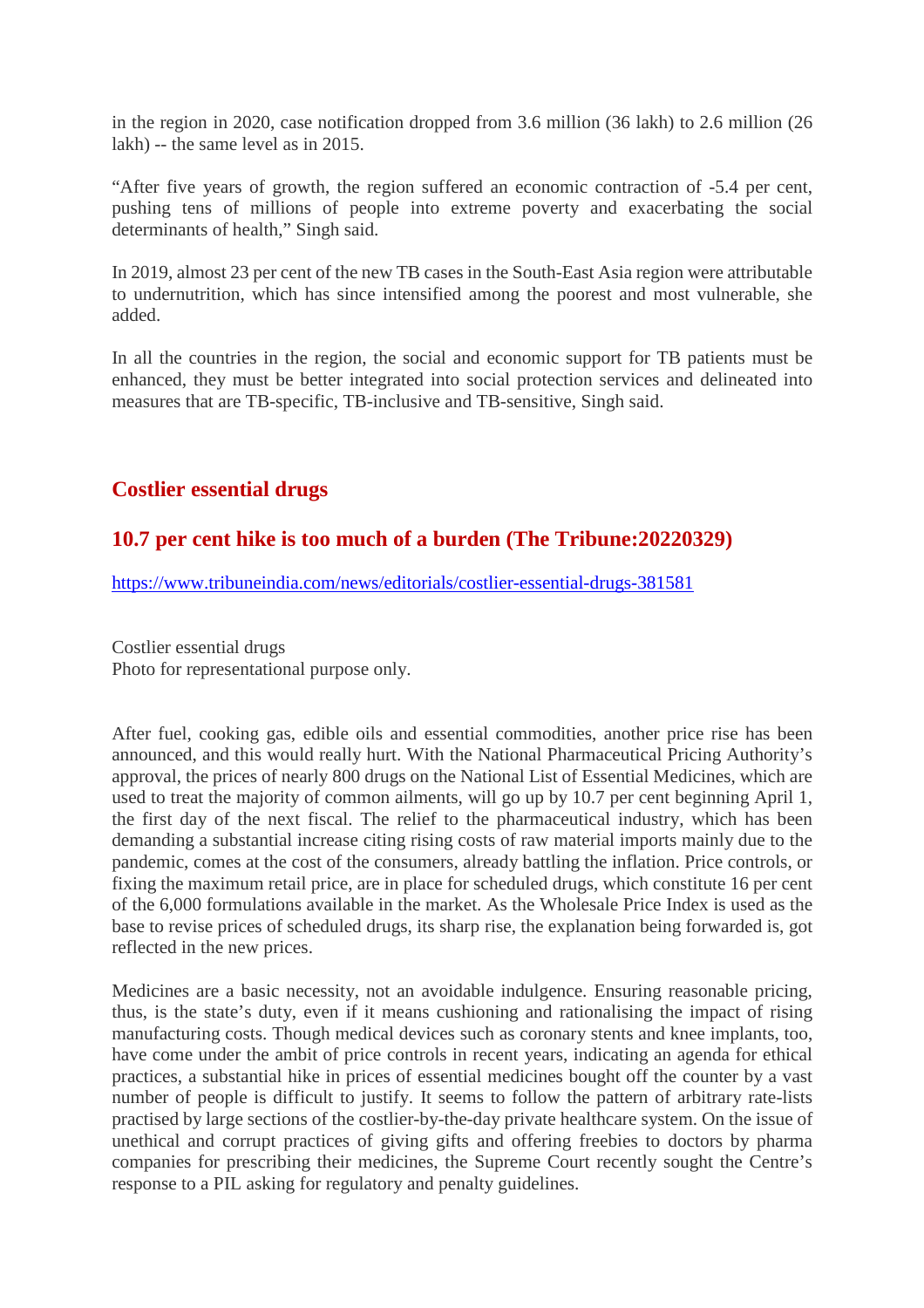The prices of petroleum products had stayed almost constant in the run-up to the state elections, and a hefty hike was expected after the results. That is being played out now. Costlier essential medicines, though, is a burden that needs some shedding.

## **Active Covid cases**

# **Active Covid cases decline to around 16,000 India records 1,270 new Covid cases (The Tribune:20220329)**

Active Covid cases decline to around 16,000 Photo for representation purposes. Tribune

With 1,270 new coronavirus infections being reported in a day, India's total tally of Covid cases rose to 4,30,20,723, while the active cases further declined to 15,859, according to the Union Health Ministry data updated on Monday.

The death toll climbed to 5,21,035 with 31 daily fatalities, the data updated at 8 am stated.

The active cases constitute 0.04 per cent of the total infections, while the national recovery rate was recorded at 98.75 per cent, the health ministry said.

Of the 31 new fatalities, 25 were reported from Kerala.

A reduction of 328 cases was recorded in the active Covid caseload in a span of 24 hours.

The daily positivity rate was recorded at 0.29 per cent while the weekly positivity rate was 0.26 per cent, according to the health ministry.

As many as 4,32,389 Covid tests were conducted in the last 24 hours, taking the cumulative tests so far in the country to over 78.73 crore.

The number of recoveries surged to 4,24,83,829, while the case fatality rate was recorded at 1.21 per cent.

The cumulative doses administered in the country so far under the nationwide Covid vaccination drive has exceeded 183.26 crore.

A total of 5,21,035 deaths have been reported so far in the country, including 1,47,780 from Maharashtra, 67,797 from Kerala, 40,050 from Karnataka, 38,025 from Tamil Nadu, 26,151 from Delhi, 23,494 from Uttar Pradesh and 21,197 from West Bengal.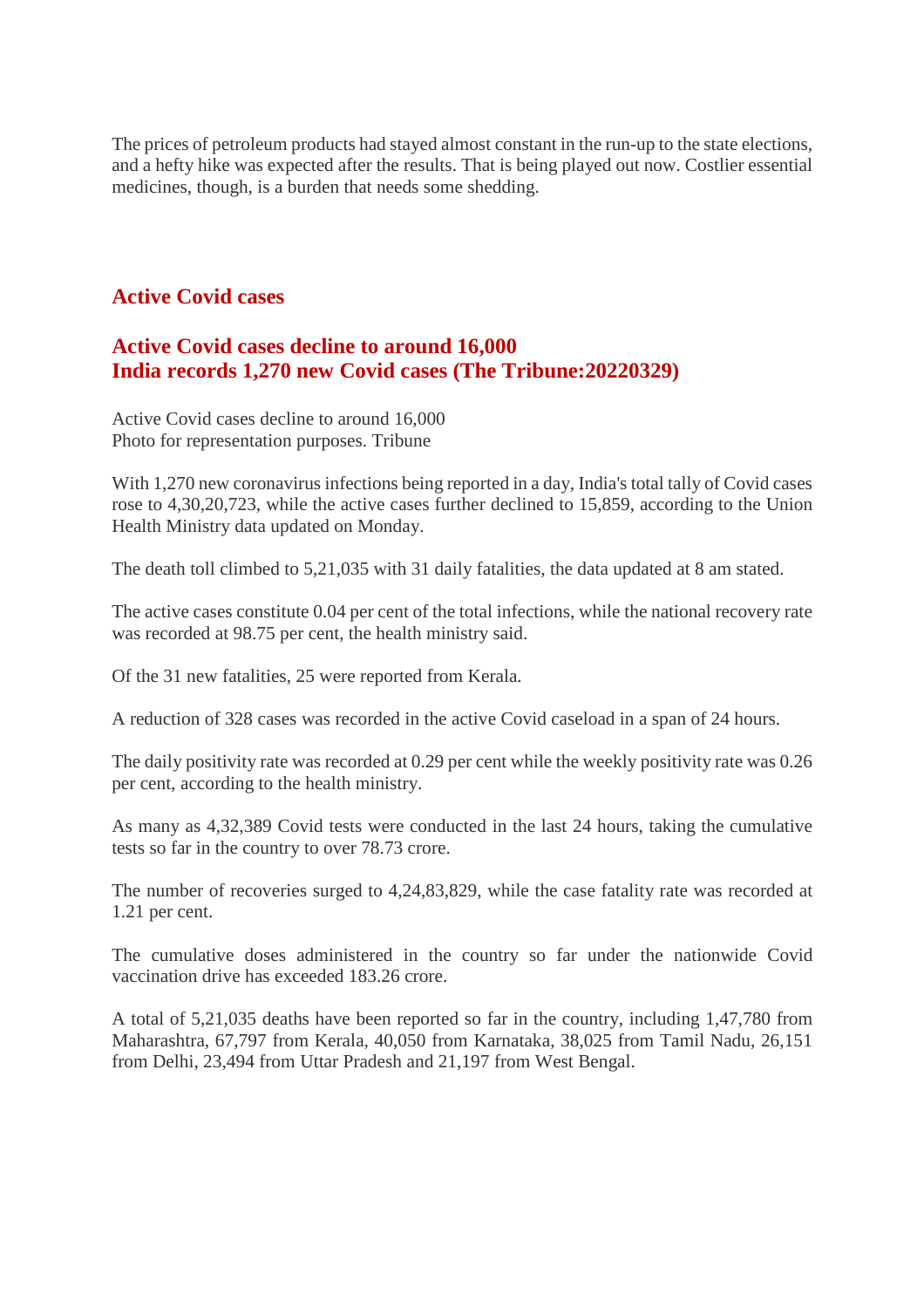## **COVID-19 vaccination**

## **COVID-19 vaccination | Debate on over efficacy of booster doses (The Hindu:20220329)**

https://www.thehindu.com/news/national/covid-19-vaccination-debate-on-over-efficacy-ofbooster-doses/article65264530.ece

Booster or natural infection will reduce the chance of another infection for just a few months, they say.

India has opened up COVID-19 vaccine booster dose for its 60-plus population while discussion continues on the merits of providing precaution dose to the general population of those over 18 years. Though the government is yet to make any announcement on the issue, experts and doctors are divided on how many booster doses are needed to minimise the negative outcome of the infection.

Booster doses are given with two objectives — to reduce the chance of getting infection and to reduce the chance of death, in the event of an infection. These two parameters must be seen separately, said Rajeev Jayadevan, vice-chairman, Research Cell, Indian Medical Association, Kerala.

# **BA2**

# **Data | Will BA.2 lead to another surge in India? (The Hindu:20220329)**

#### https://www.thehindu.com/data/data-will-ba2-lead-to-another-surge/article65259902.ece

Data show that the rise in cases recorded between December 2021 and mid-January 2022 in India (dubbed as the Omicron wave) was in most part due to the BA.2 sub-lineage COVID-19 cases are peaking in several East and Southeast Asian and European countries. The surge is fuelled mainly by the BA.2 sub-lineage of the Omicron variant. The rapid rise has caused anxiety in India. Data show that the rise in cases recorded between December 2021 and mid-January 2022 in India (dubbed as the Omicron wave) was in most part due to the BA.2 sub-lineage. So, while the sub-lineage has just become dominant in other nations, it became dominant in India as early as January 2022. Moreover, hospitalisation data show that BA.2 is milder than the previous variants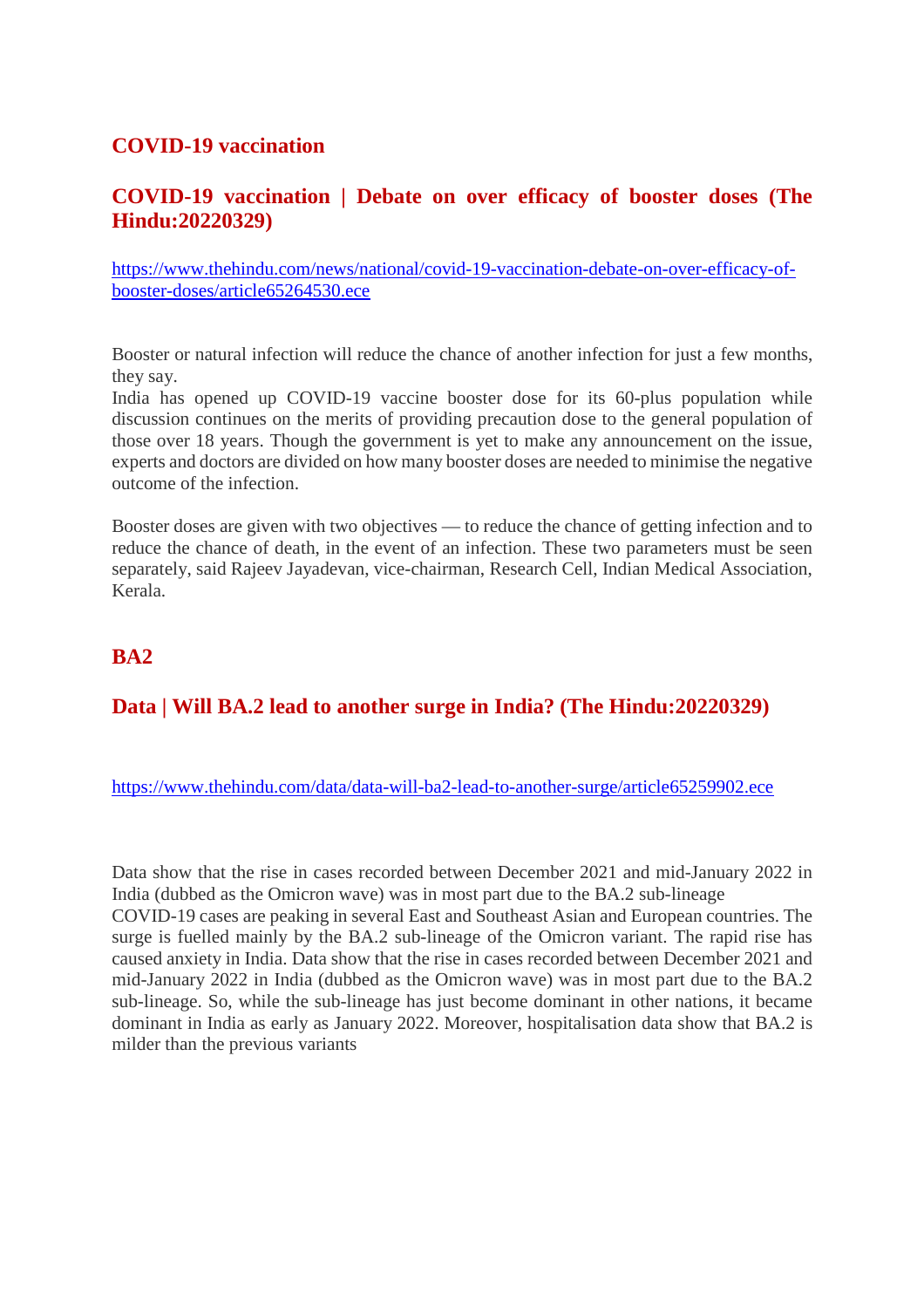# **Mitochondria**

## **How mitochondria adapted to living within cells (The Hindu:20220329)**

https://www.thehindu.com/sci-tech/how-mitochondria-adapted-to-living-withincells/article65260518.ece

Billions of years ago, a prokaryotic organism called archaea captured a bacterial endosymbiont An organism that has been around from 2 billion years ago has given biologists from Centre for Cellular and Molecular Biology, Hyderabad (CCMB), a clue as to how mitochondria became an inseparable part of animal and plant cells. The researchers, led by Rajan Sankaranarayanan, identify two key transformations, one in the molecule known as DTD for short and another in the transfer-RNA (tRNA).

"Our lab works on a molecule called D-aminoacyl-tRNA deacylase (DTD). We observed some unexpected biochemistry of eukaryotic DTD that could be

#### **T cell immune**

#### **T cell immune responses seen a year after infection (The Hindu:20220329)**

https://www.thehindu.com/sci-tech/t-cell-immune-responses-seen-a-year-afterinfection/article65259153.ece

Strong and longstanding T cell responses were seen even when people were not reinfected or vaccinated

Like in most countries where the Omicron variant had become dominant and caused a high spike in daily cases, the third wave in India propelled by Omicron caused a large number of reinfections in unvaccinated people and breakthrough infections even among the fully vaccinated. However, across the world, the Omicron variant was found to cause only mild disease in fully vaccinated people and in those with previous infection. This was real-world proof that previous infection and/or full vaccination with two doses provide protection against progression of disease to a severe form.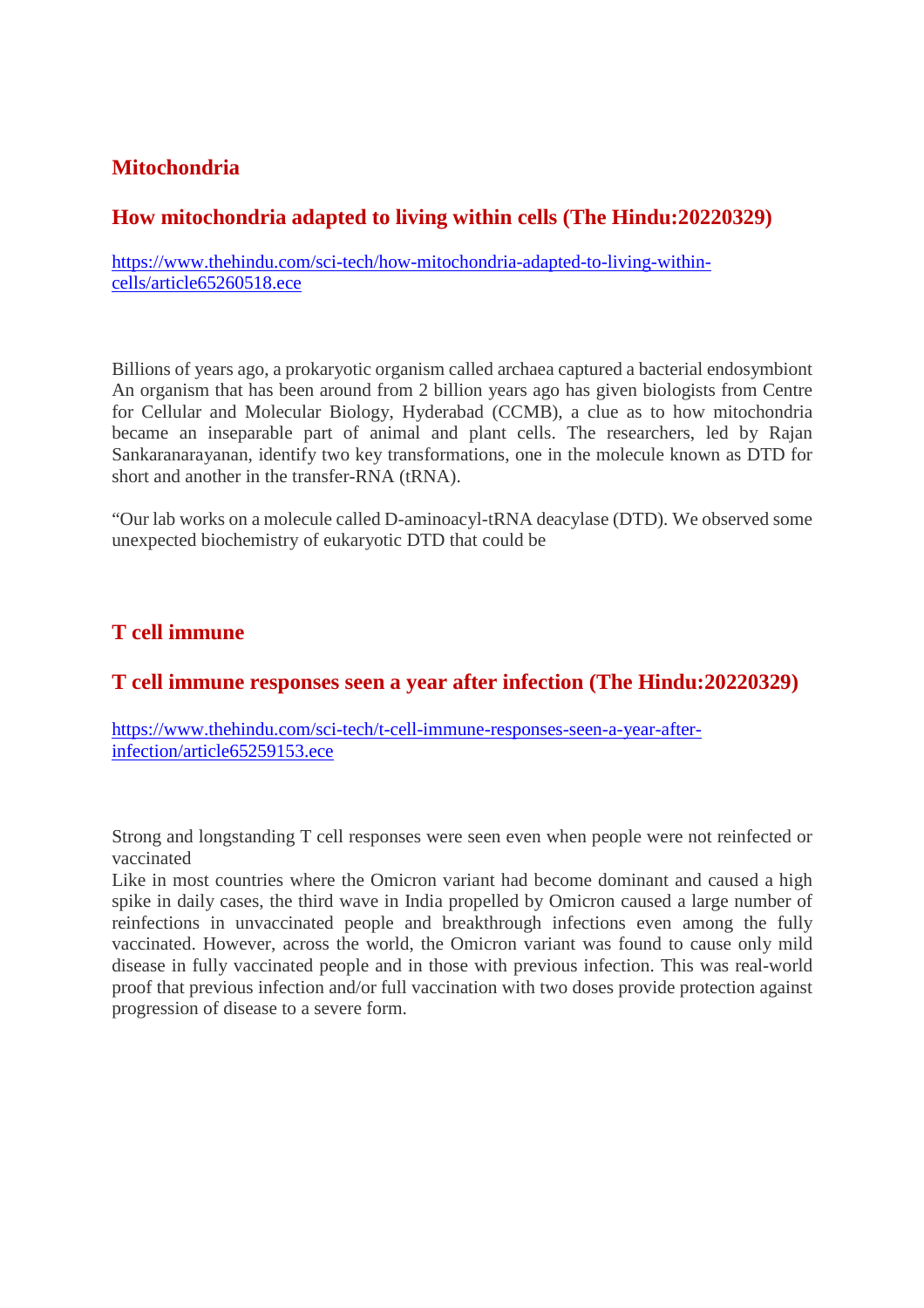#### **Swap transplant**

## **Swap transplant brings hope to two families (The Hindu:20220329)**

https://www.thehindu.com/news/national/karnataka/swap-transplant-brings-hope-to-twofamilies/article65262076.ece

There is now more awareness about swap transplants, says chairman of State Authorisation Committee for Organ transplantation

Two patients, who needed renal transplants after almost four years on dialysis, have found hope in two swap transplants in Bengaluru this month. The transplants took place between two families, who could not donate the organ to their family member because of blood group mismatch.

Pradeep Kumar (48), a graphic designer, wanted to donate his kidney to his wife Roopashree (38), but could not do so due to blood group mismatch. Another patient, Raja (44), an electrician, was going through a similar situation. His wife Ashwini, who wanted to donate her kidney to save her husband's life, could not do so also due to an incompatible blood group.

# **Endometriosis Awareness Month**

**Endometriosis Awareness Month: Expert shares how the disease can affect women's fertility**

**Infertility, chronic pelvic pain, nausea, abdominal bloating, fatigue, depression and anxiety among others are some of the common issues associated with endometriosis (The Indian Express:20220329)**

https://indianexpress.com/article/lifestyle/health/endometriosis-awareness-month-womenfertility-symptoms-treatment-7836175/

endometriosisEndometriosis do not come as serious concerns to individuals and are, hence, usually missed by many. (File Photo)

Endometriosis is a disorder in which tissue that normally lines the uterus grows outside the uterus. It can lead to women experiencing extreme pain during the menstrual cycle, sexual intercourse and urination. Infertility, chronic pelvic pain, nausea, abdominal bloating, fatigue,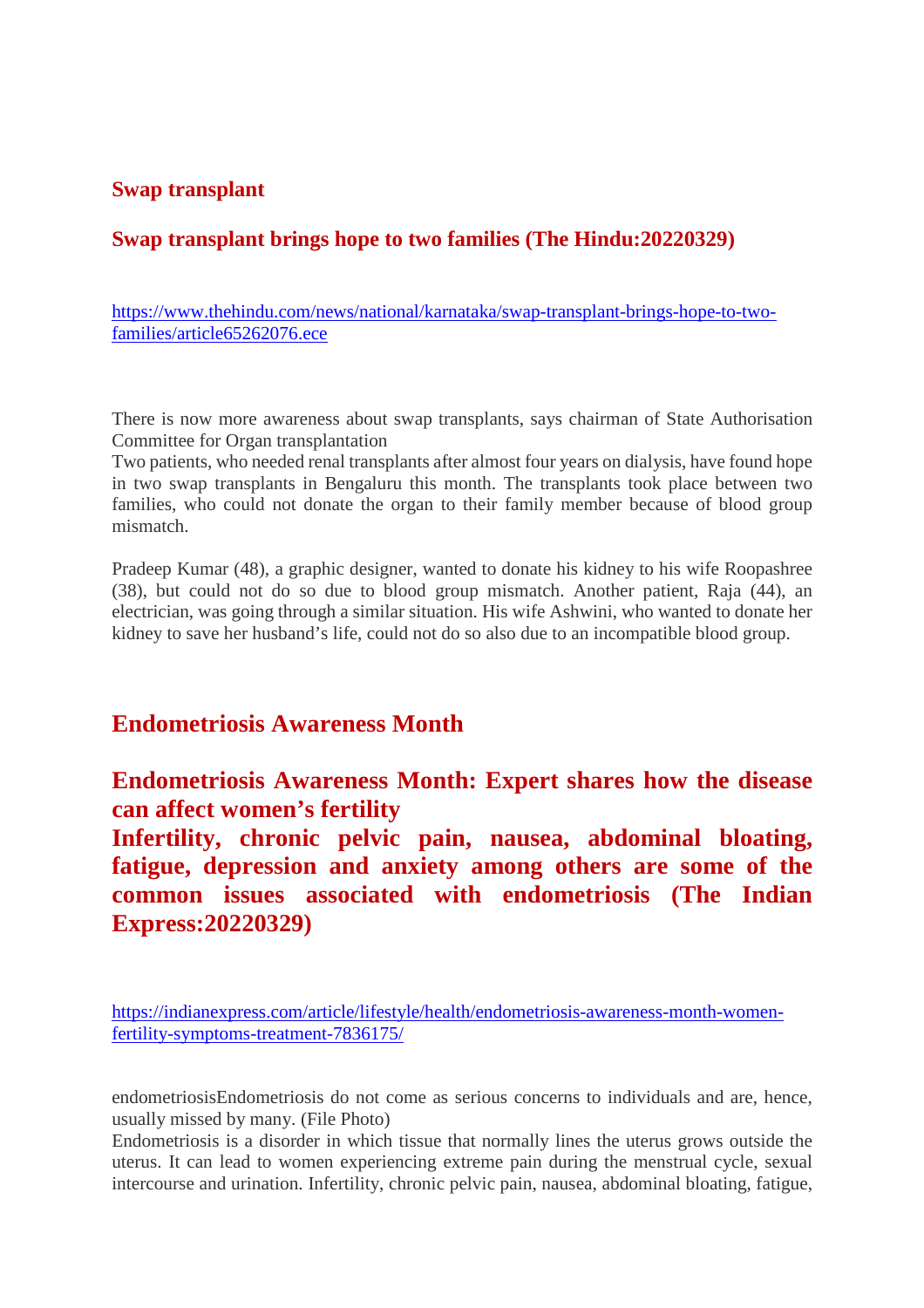depression and anxiety among others are some of the common issues associated with endometriosis.

"The disease is estimated to affect roughly 10 per cent (190 million) women and girls, globally, who belong to the reproductive age, according to World Health Organisation. While very few women are aware of this condition," Dr Aswati Nair, fertility consultant, Nova IVF Fertility, Delhi said.

ALSO READ |Is sabudana khichdi really a 'superfood for women'? Experts elucidate To spread awareness about the same, Endometriosis Awareness Month is observed in March, every year. Started in 1993 by Endometriosis Association, it seeks to provide support for families affected by endometriosis and spread education about the disease.

Dr Nair shared that the symptoms of endometriosis do not come as serious concerns to individuals and are, hence, usually missed by many. "This causes a delay between noticing the onset of symptoms and diagnoses of the disorder."

fertility Endometriosis can also lead to infertility, the expert shares. (Source: Getty Images/Thinkstock)

According to the expert, this disease can also lead to infertility in women. She said, "If a woman has endometriosis, it becomes difficult for the woman to become pregnant due to the lining around the uterus. According to the American Society of Reproductive Medicine, around 30 per cent to 50 per cent of women face infertility in this condition."

Endometriosis influences fetility in the following ways, as shared by Dr Nair.

\*Adhesions

- \*Distorted anatomy of the pelvis
- \*Scarred fallopian tubes
- \*Inflammation of the pelvic structures
- \*Altered immune system functioning
- \*Changes in the hormonal environment of the eggs
- \*Impaired implantation of a pregnancy
- \*Altered egg quality

ALSO READ |Irregular periods: Gynaecologist explains all about the causes, and the cures Explaining the treatment, she added, "At the time of surgery, your doctor or fertility expert will evaluate the endometriosis and the depth of the disease that you have with its size, location and amount. With this you would get to know the stage of the disease which can be considered minimal – Stage 1, mild – Stage 2, moderate – Stage 3, or severe – Stage 4. Based on the stage of the endometriosis you and your doctor will get to know how it will affect your pregnancy."

"Women who have severe endometriosis can experience considerable scarring, damaged ovaries and blocked fallopian tubes and also difficulty becoming pregnant. Such women should consult fertility experts as they might require advanced fertility treatment," the fertility expert suggested.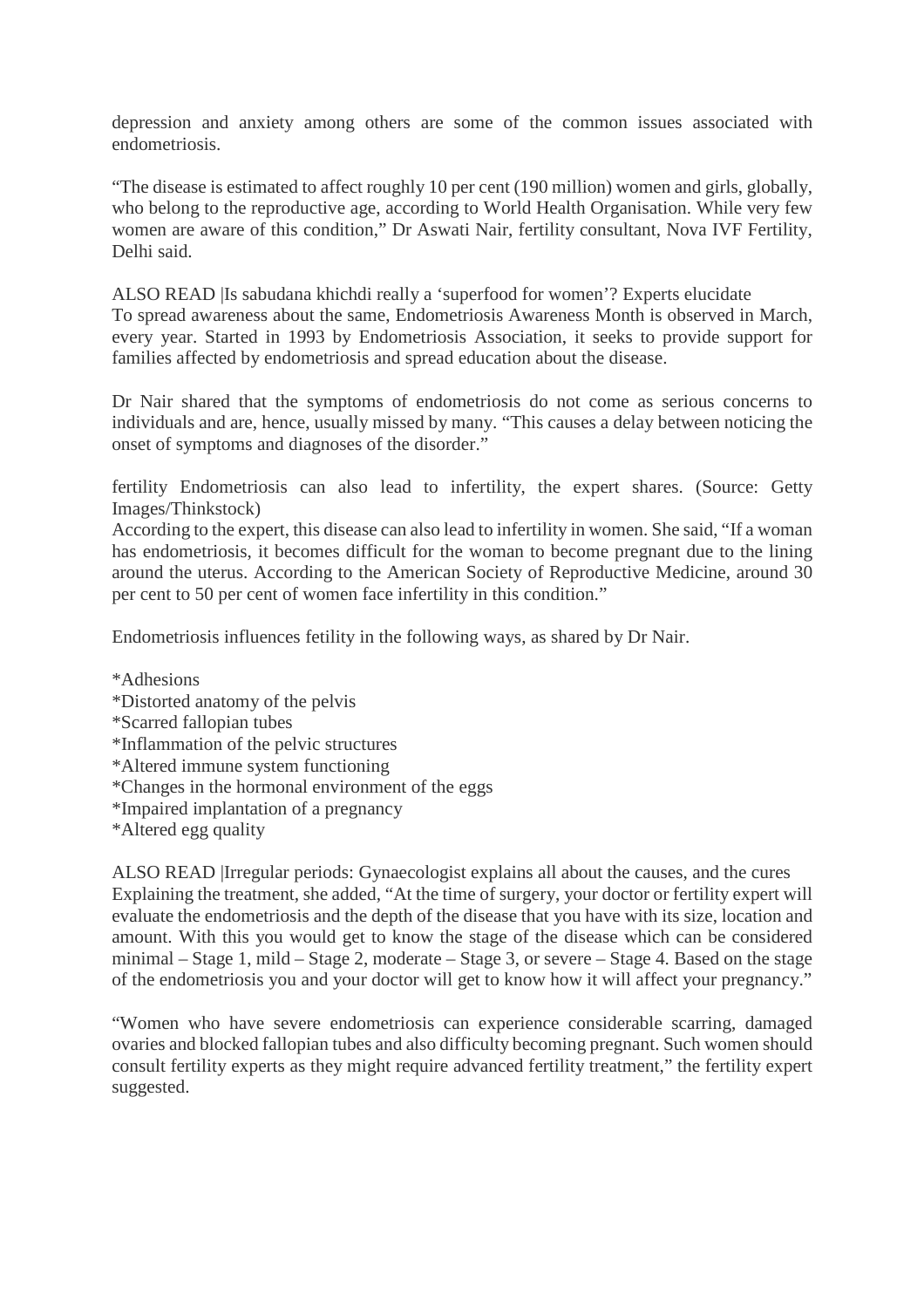## **Pregnancy**

**Why pregnant people should get vaccinated for Covid-19, a maternal care expert explains**

**In making the decision about getting vaccinated against COVID-19, pregnant people must consider the potential risks of the vaccine, as well as any potential harm from becoming infected with SARS-CoV-2, the virus that causes COVID-19(The Indian Express:20220329)**

https://indianexpress.com/article/lifestyle/health/why-pregnant-people-should-get-vaccinatedfor-covid-19-a-maternal-care-expert-explains-7829304/

Pregnancy is often a time of sweet anticipation. But the ongoing pressure to make the right decisions for the health and well-being of both the pregnant person and the unborn child tempers this excitement. (Source: Getty Images/Thinkstock(

I don a gown, gloves and a mask to enter the hospital room of a new mother who is sick with COVID-19.

She lies in bed, exhausted between coughing spells; her day-old infant rests comfortably across the room. She contracted COVID-19 the week before her due date and was hospitalised when her labour began.

Given the mother's illness and her inability to care for the newborn, we make plans for the infant to go home with his father on his second day of life. But his mother will need to remain hospitalized to recover from COVID-19 and from her delivery.

The couple's other two children at home need care as well. The road to recovery will be long for this family, but fortunately the mother's illness does not end up requiring intensive care or mechanical ventilation.

This outcome is not what the family had imagined when they made the decision for her not to get vaccinated against COVID-19 during her pregnancy.

ALSO READ |Doctor suggests five health tips for those living with endometriosis Unfortunately, scenarios like this have become far too common for me and other care providers during the COVID-19 pandemic. During the latest omicron surge, it was not unusual to have four or five patients with active COVID-19 infections on the labour and delivery unit at a time.

Pregnancy is often a time of sweet anticipation. But the ongoing pressure to make the right decisions for the health and well-being of both the pregnant person and the unborn child tempers this excitement.

And undoubtedly, the decision-making around COVID-19 vaccination adds another layer of stress.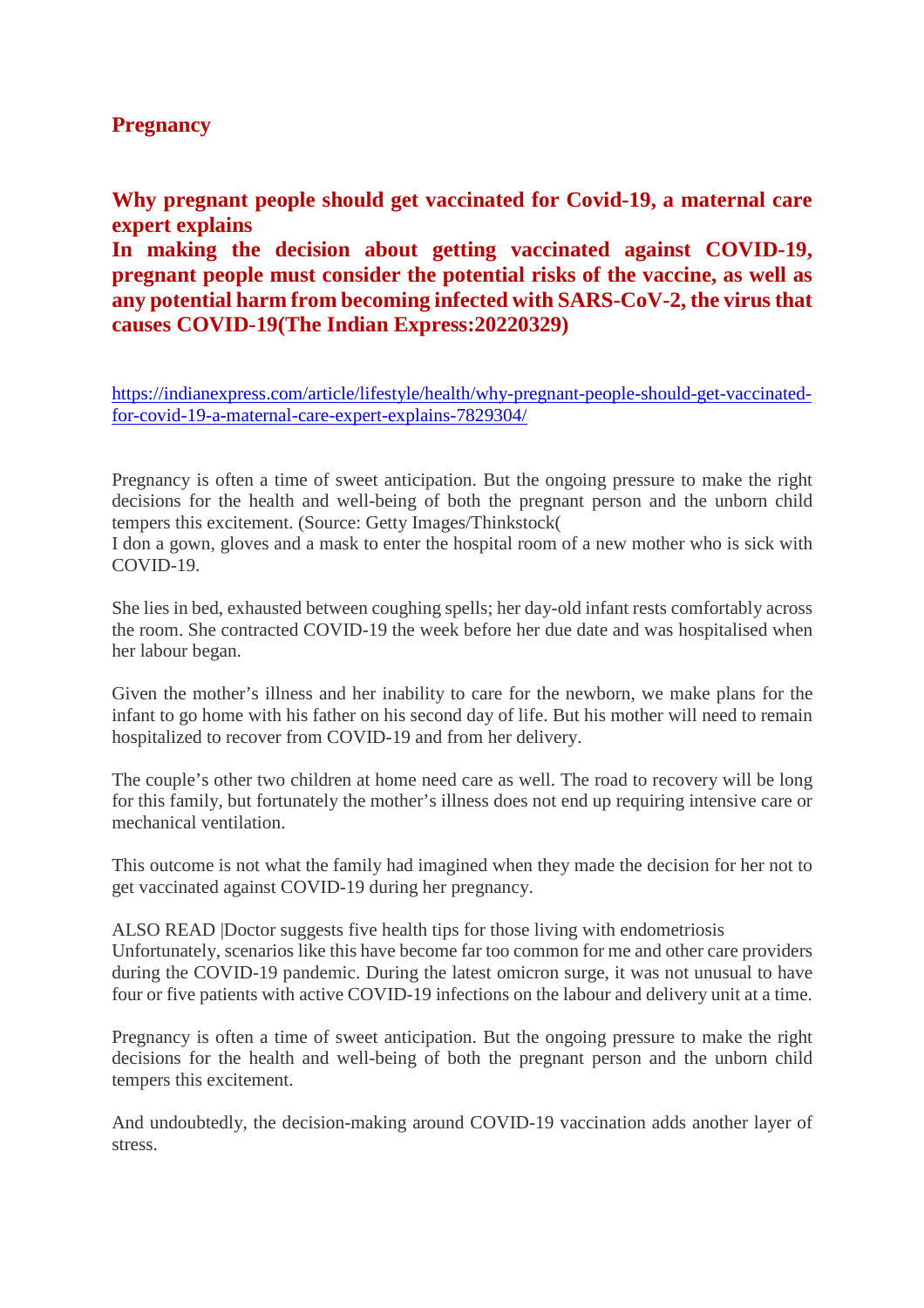The relative novelty of COVID-19 in our lives, fear of the unknown and abundant misinformation often complicate these decisions. Advice comes during pregnancy from many directions, including well-meaning friends and family, and sometimes even from strangers.

It's worth noting that the decisions a person makes during pregnancy stem from the desire to avoid doing anything that could cause complications in the pregnancy or be harmful to the fetus.

At the same time, it is also important that a parent do everything possible to protect the wellbeing of the pair.

As a family physician specializing in maternity care, I often hear of the challenges and confusion pregnant people feel in making these important decisions.

My role is to respect pregnant people in their autonomy and to provide evidence-based information that may help inform their decision.

Vaccination during pregnancy provides important protection for newborns. (Source: Getty Images/Thinkstock)

In making the decision about getting vaccinated against COVID-19, pregnant people must consider the potential risks of the vaccine, as well as any potential harm from becoming infected with SARS-CoV-2, the virus that causes COVID-19. These two sides of the same coin are important in the discussion and the ultimate decision the patient makes.

Simply avoiding action is not the answer. Each pregnant person should carefully consider the decision and not passively accept doing nothing as the safer option, since the choice to do nothing is likely a choice to accept the risk of preventable harm.

COVID-19 has caused serious illness requiring hospitalisation in over 30,000 pregnant people in the United States, with 292 deaths as of mid-March 2022. The risk for severe disease is higher in pregnancies that are complicated by advanced age, high body mass index, hypertension and diabetes.

Pregnant people infected by COVID-19 are three times more likely to need critical care than people who aren't pregnant. Death is rare in pregnant people, but COVID-19 causes a significant increase in that risk.

Health disparities have become more evident during the pandemic. Black and Latino populations have disproportionately experienced COVID-19 infection, serious illness and death.

This disparity remains in pregnant people, with the infection rate in pregnant Latino people nearly twice that of white counterparts.

Vaccinations to protect against serious illness from COVID-19 are recommended for all pregnant people or those considering pregnancy by leading health organisations, including the Centers for Disease Control and Prevention, the American Academy of Family Physicians and others.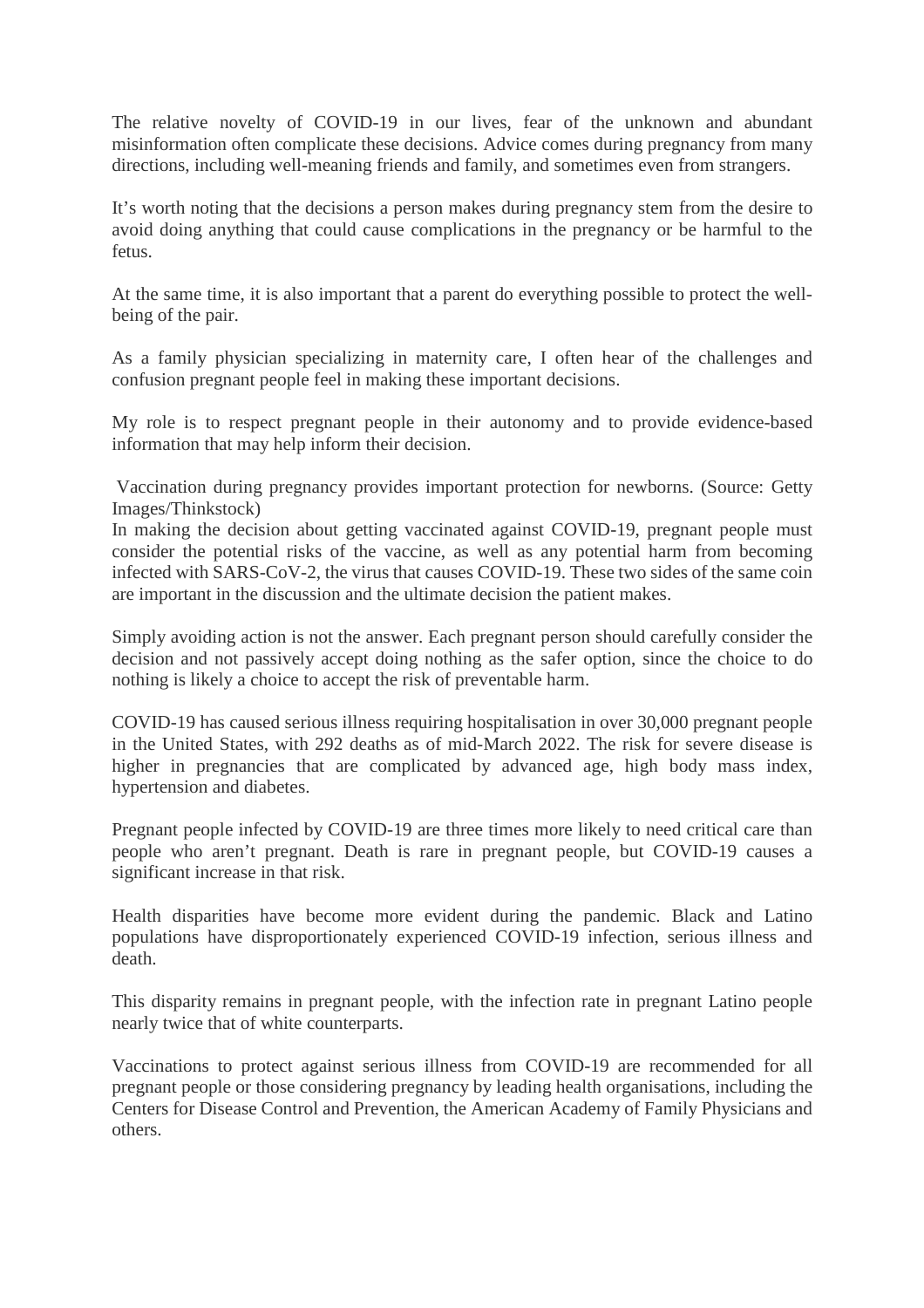The mRNA vaccines developed by Pfizer and Moderna are recommended for people who are pregnant in an initial two-dose series followed by a booster immunization five months later. The immunity produced has been shown to reduce severity of illness, pregnancy complications, stillbirth and maternal death.

In mid-February, 68 per cent of pregnant people over age 18 were fully vaccinated, compared with 75 per cent in the general adult population. Complications from the vaccine are rare and mild, similar to complications patients who aren't pregnant. There is no increased risk of miscarriage, infertility or pregnancy complications related to the vaccine.

Additionally, vaccination during pregnancy provides important protection for newborns. Pregnant people who are vaccinated pass antibodies in blood through the umbilical cord to the fetus, and this has been shown to provide protection from serious illness from COVID-19 for the newborn for up to six months.

Research studying newborns in 20 pediatric hospitals across 17 states showed that 84 per cent of hospitalised infants less than 6 months old were born to unvaccinated people.

ALSO READ |Irregular periods: Gynaecologist explains all about the causes, and the cures And infants born to people vaccinated with two doses of mRNA vaccines were 61 per cent less likely to be hospitalised with COVID-19. Since vaccination is unlikely to be available for newborns in the foreseeable future, protecting this vulnerable population through vaccination during pregnancy is the best option.

It is natural for pregnant people to have some uncertainty about the decision to get the COVID-19 vaccine. They are likely to be unsure and to have their own conflicted feelings about it, and they may be receiving conflicting advice from family and friends. I believe it's important to provide empathy and respect for this ambivalence while sharing information about the safety of the vaccine and the risks of COVID-19 illness.

People who are pregnant should receive the most up-to-date information based on evidence to help guide their decisions on getting vaccinated. If they decide to get vaccinated, it can be helpful for family members or others to remove any access barriers that might stand in the way.

On the other hand, a pregnant person who decides against getting vaccinated needs to be provided with other additional supports such as guidance on masks and on avoiding high-risk exposures to reduce the risk of illness.

The ripple effects of COVID-19 go well beyond the person with the infection, particularly in pregnancy. It's clear that the vaccine can help prevent serious illness in pregnant people and that it is one way to prevent newborns from going home without their mothers, either temporarily or permanently.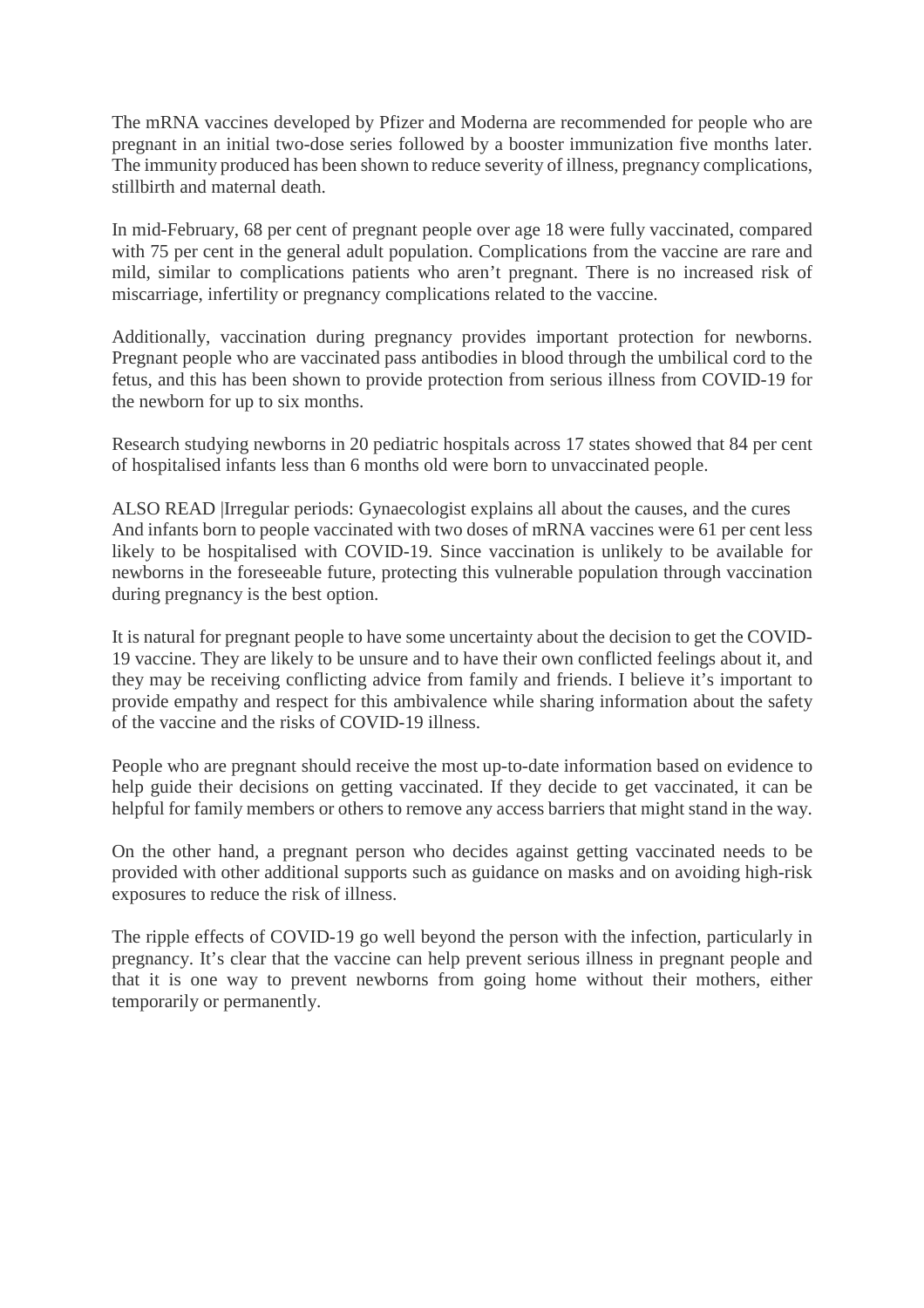#### **Alzheimer's**

# **Is there a link between Covid brain fog, chemo brain and Alzheimer's? (New Kerala:20220329)**

Several researchers have found a common link between people who have undergone chemotherapy for any life-threatening disease and previously -> View it--> https://www.newkerala.com/news/2022/46032.htm

#### **Genes**

# **Genes may be responsible for couples not wanting to have kids: Study (New Kerala:20220329)**

Genetic variants that damage the genome are associated with reduced reproductive success and an increased likelihood of not having children, -> View it--> https://www.newkerala.com/news/2022/45917.htm

# **Antiretroviral therapy**

# **Why HIV remains in human body even after antiretroviral therapy (New Kerala:20220329)**

While antiretroviral therapy (ART) is known to limit HIV replication leading to elimination of most infected cells, the virus is never fully elimi-> View it--> https://www.newkerala.com/news/2022/45728.htm

#### **Menopause**

## **New study suggests working shifts may delay onset of menopause (New Kerala:20220329)**